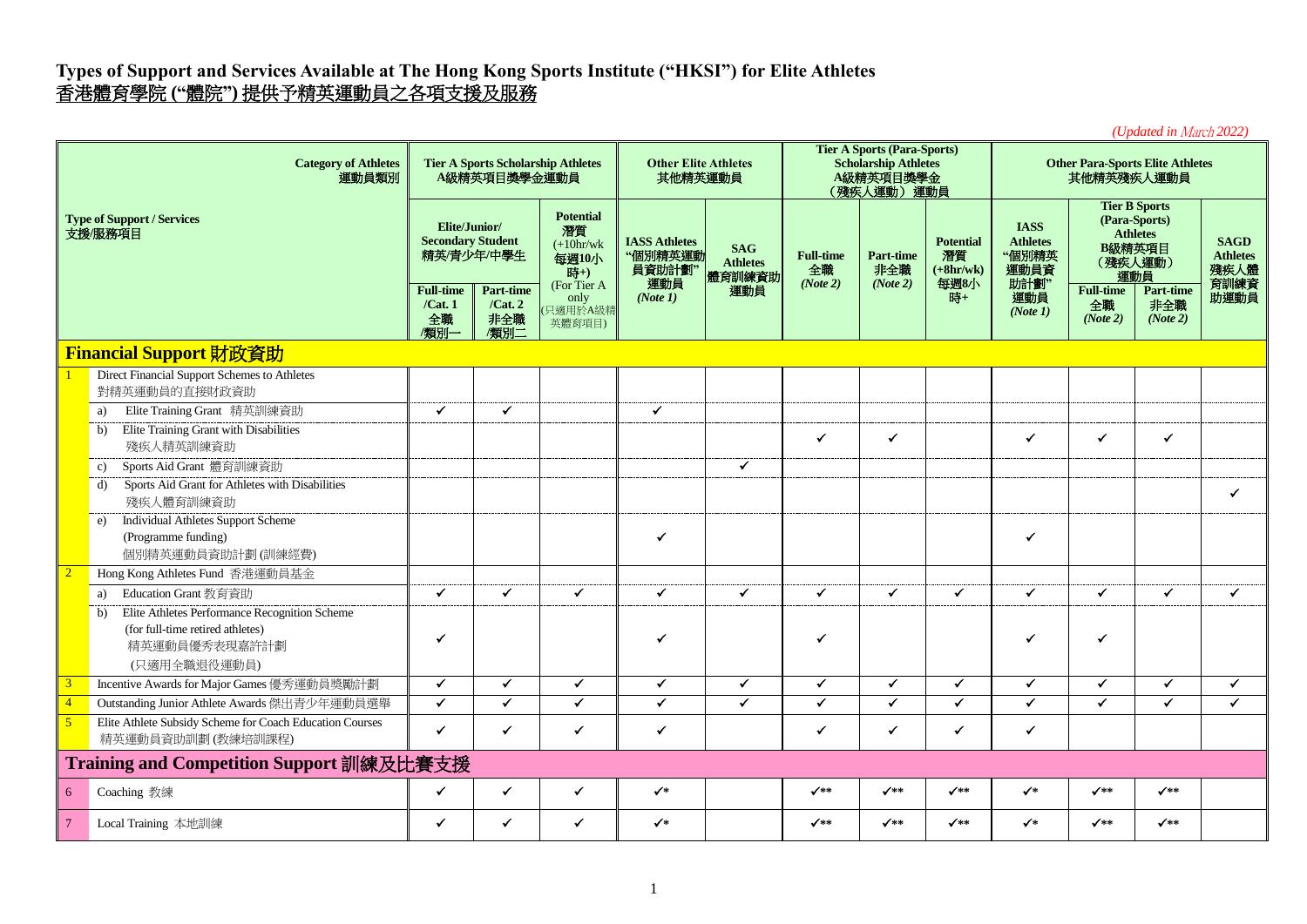| <b>Category of Athletes</b><br>運動員類別<br><b>Type of Support / Services</b><br>支援/服務項目 |                                                                                                                                                                                   | <b>Tier A Sports Scholarship Athletes</b><br>A級精英項目獎學金運動員 |                                           |                                                        | <b>Other Elite Athletes</b><br>其他精英運動員    |                                         |                        | <b>Tier A Sports (Para-Sports)</b><br><b>Scholarship Athletes</b><br>A級精英項目獎學金<br>(殘疾人運動) 運動員 |                                       | <b>Other Para-Sports Elite Athletes</b><br>其他精英殘疾人運動員 |                                                                                      |                                     |                                        |
|--------------------------------------------------------------------------------------|-----------------------------------------------------------------------------------------------------------------------------------------------------------------------------------|-----------------------------------------------------------|-------------------------------------------|--------------------------------------------------------|-------------------------------------------|-----------------------------------------|------------------------|-----------------------------------------------------------------------------------------------|---------------------------------------|-------------------------------------------------------|--------------------------------------------------------------------------------------|-------------------------------------|----------------------------------------|
|                                                                                      |                                                                                                                                                                                   | Elite/Junior/<br><b>Secondary Student</b><br>精英/青少年/中學生   |                                           | <b>Potential</b><br>潛質<br>$(+10hr/wk)$<br>每週10小<br>時+) | <b>IASS Athletes</b><br>"個別精英運動<br>員資助計劃" | <b>SAG</b><br><b>Athletes</b><br>體育訓練資助 | <b>Full-time</b><br>全職 | Part-time<br>非全職                                                                              | <b>Potential</b><br>潛質<br>$(+8hr/wk)$ | <b>IASS</b><br><b>Athletes</b><br>"個別精英<br>運動員資       | <b>Tier B Sports</b><br>(Para-Sports)<br><b>Athletes</b><br>B級精英項目<br>(残疾人運動)<br>運動員 |                                     | <b>SAGD</b><br><b>Athletes</b><br>殘疾人體 |
|                                                                                      |                                                                                                                                                                                   | <b>Full-time</b><br>/Cat.1<br>全職<br>/類別-                  | <b>Part-time</b><br>/Cat.2<br>非全職<br>/類別二 | (For Tier A<br>only<br>只適用於A級精<br>英體育項目)               | 運動員<br>(Note 1)                           | 運動員                                     | (Note 2)               | (Note 2)                                                                                      | 每週8小<br>時+                            | 助計劃"<br>運動員<br>(Note 1)                               | <b>Full-time</b><br>全職<br>(Note 2)                                                   | <b>Part-time</b><br>非全職<br>(Note 2) | 育訓練資<br>助運動員                           |
| 8                                                                                    | Overseas Training and Competitions 海外訓練及比賽                                                                                                                                        | $\checkmark$                                              | $\checkmark$                              |                                                        | $\checkmark$                              |                                         | $\checkmark$           | $\checkmark$                                                                                  |                                       | $\checkmark$                                          | $\checkmark$                                                                         | $\checkmark$                        |                                        |
| $\mathbf{q}$                                                                         | Equipment / Sports Gear 運動裝備 / 用具                                                                                                                                                 | $\checkmark$                                              | $\checkmark$                              |                                                        | $\checkmark$                              |                                         | $\checkmark$           | $\checkmark$                                                                                  |                                       | $\checkmark$                                          | $\checkmark$                                                                         | $\checkmark$                        |                                        |
| 10                                                                                   | Accident, Travel and Life Insurance<br>意外、旅遊 及 人壽保險                                                                                                                               | $\checkmark$                                              | $\checkmark$                              | $\checkmark$                                           | ✓                                         |                                         | $\checkmark$           | $\checkmark$                                                                                  | $\checkmark$                          | $\checkmark$                                          |                                                                                      |                                     |                                        |
| 11                                                                                   | Medical Insurance 醫療保險                                                                                                                                                            | $\checkmark$                                              | $\checkmark$                              |                                                        | $\checkmark$                              |                                         | $\checkmark$           | $\checkmark$                                                                                  |                                       |                                                       |                                                                                      |                                     |                                        |
| 12                                                                                   | Use of Training Facilities Available at HKSI<br>使用體院現有的訓練設施                                                                                                                       | $\checkmark$                                              | $\checkmark$                              | $\checkmark$                                           | ✓                                         |                                         | $\checkmark$           | $\checkmark$                                                                                  | $\checkmark$                          | ✓                                                     |                                                                                      |                                     |                                        |
| 13                                                                                   | Meals 膳食                                                                                                                                                                          | $\checkmark$                                              | $\checkmark$                              |                                                        | $\checkmark$                              |                                         | $\checkmark$           | $\checkmark$                                                                                  |                                       | $\checkmark$                                          |                                                                                      |                                     |                                        |
| 14                                                                                   | Sports Science / Sports Medicine 運動科學 / 運動醫學                                                                                                                                      | $\checkmark$                                              | $\checkmark$                              |                                                        | $\checkmark$                              |                                         | $\checkmark$           | $\checkmark$                                                                                  |                                       | $\checkmark$                                          |                                                                                      |                                     |                                        |
| 15                                                                                   | Strength and Conditioning 體適能                                                                                                                                                     | $\checkmark$                                              | $\checkmark$                              | ✔<br>(Note3)                                           | $\checkmark$                              |                                         | $\checkmark$           | $\checkmark$                                                                                  | ✓<br>(Note 3)                         | $\checkmark$                                          |                                                                                      |                                     |                                        |
|                                                                                      | Athlete Education and Lifestyle Support 運動員教育及生活支援                                                                                                                                |                                                           |                                           |                                                        |                                           |                                         |                        |                                                                                               |                                       |                                                       |                                                                                      |                                     |                                        |
| 16                                                                                   | Athlete Development Programme 運動員發展計劃                                                                                                                                             | $\checkmark$                                              | $\checkmark$                              |                                                        | ✓                                         |                                         | $\checkmark$           | $\checkmark$                                                                                  |                                       | ✓                                                     |                                                                                      |                                     |                                        |
| 17                                                                                   | Education / Personal Development Guidance<br>教育/個人發展輔導                                                                                                                            | $\checkmark$                                              | $\checkmark$                              |                                                        | $\checkmark$                              |                                         | $\checkmark$           | $\checkmark$                                                                                  |                                       | ✓                                                     |                                                                                      |                                     |                                        |
| 18                                                                                   | Tutorial Support 學習支援                                                                                                                                                             | $\checkmark$                                              | $\checkmark$                              |                                                        | ✓                                         |                                         | $\checkmark$           | $\checkmark$                                                                                  |                                       | ✓                                                     |                                                                                      |                                     |                                        |
| 19                                                                                   | Elite Athletes Continuing Education Subsidy<br>精英運動員進修資助                                                                                                                          | $\checkmark$                                              | $\checkmark$                              |                                                        | ✓                                         |                                         | $\checkmark$           | ✓                                                                                             |                                       | ✓                                                     |                                                                                      |                                     |                                        |
| 20                                                                                   | Lam Tai Fai College Partnership School Programme<br>Admission Application (Senior Secondary Education)<br>林大輝中學夥伴學校計劃入學申請 (高中教育)                                                  | $\checkmark$                                              | $\checkmark$                              | $\checkmark$                                           | $\checkmark$                              | ✔                                       | $\checkmark$           | ✔                                                                                             | $\checkmark$                          | ✔                                                     | $\checkmark$                                                                         | $\checkmark$                        |                                        |
|                                                                                      | English Schools Foundation Partnership School Programme<br>Admission Application (Senior Secondary Education) for full-<br>time athletes<br>英基學校協會夥伴學校計劃入學申請 (高中教育)<br>(只適用全職運動員) | $\checkmark$                                              |                                           |                                                        |                                           |                                         |                        |                                                                                               |                                       |                                                       |                                                                                      |                                     |                                        |
| 21                                                                                   | Nomination for Admission Application to local tertiary<br>institutions established with MOU with HKSI for full-time<br>athletes<br>提名申請報讀已與體院簽署合作備忘錄之大專院校<br>(只適用全職運動員)           | ✓                                                         |                                           |                                                        |                                           |                                         |                        |                                                                                               |                                       |                                                       |                                                                                      |                                     |                                        |